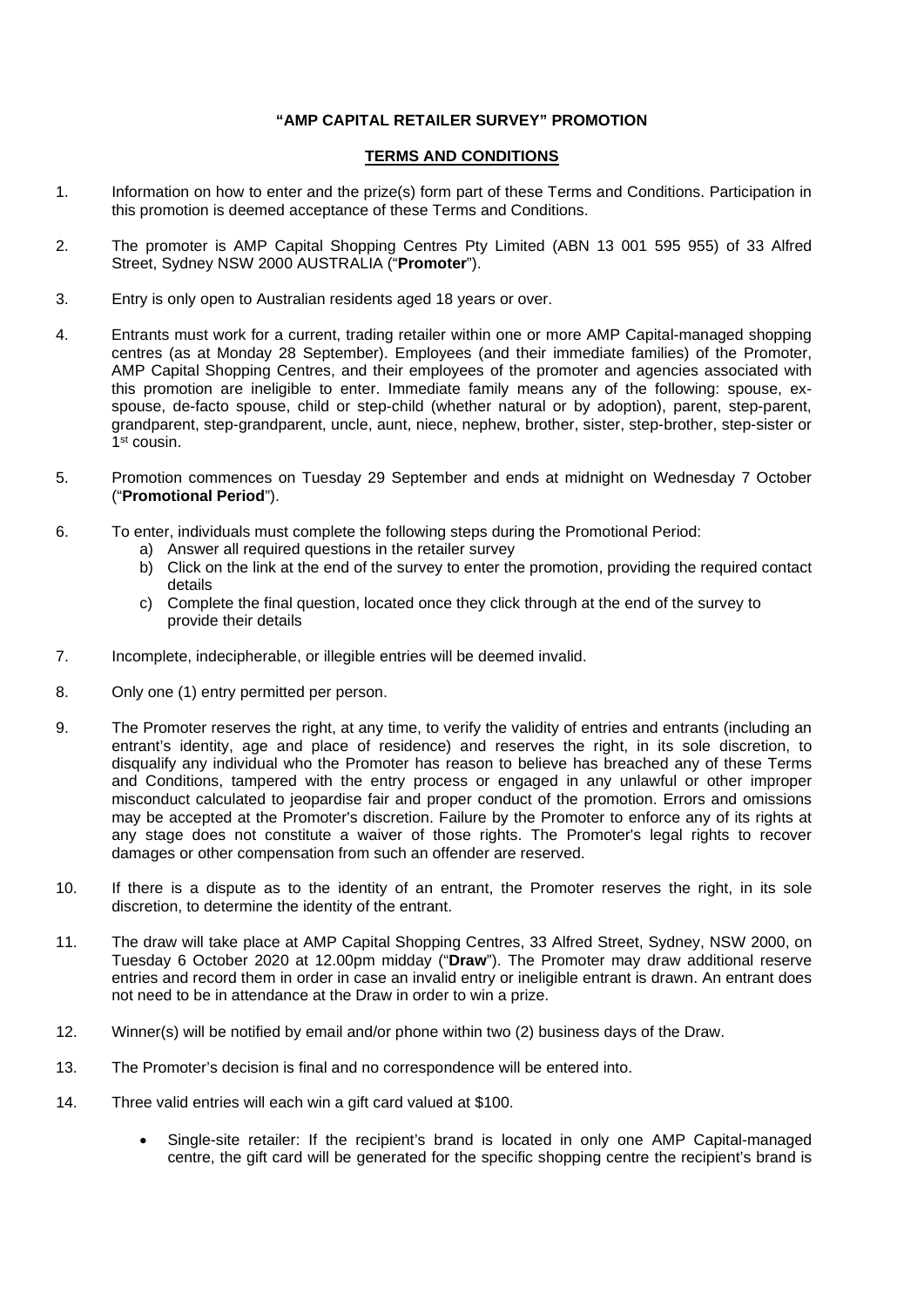located in, or in the instance that the specific shopping centre does not generate their own gift cards an alternative gift card will be provided.

• Multi-site retailer: If the recipient's brand is located in multiple AMP Capital-managed centres, the gift card will be arranged for an AMP Capital-managed centre located in the same city as the recipient's head office, or in the instance that there is not an AMP Capital-managed shopping centre that generates its own gift cards in the location of the recipient's head office, an alternative gift card will be provided.

| <b>Shopping Centre Name</b>          | <b>Address</b>                                                  |
|--------------------------------------|-----------------------------------------------------------------|
| <b>Bayfair Shopping Centre</b>       | Maunganui Rd, Mount Maunganui, Tauranga 3116, New Zealand       |
| <b>Botany Town Centre</b>            | 588 Chapel Road, East Tamaki, Auckland, New Zealand 2016        |
| <b>Centre City Shopping Centre</b>   | 11 Gill Street, New Plymouth 4310, New Zealand                  |
| Merivale Mall                        | 189 Papanui Road, Merivale, Christchurch 8014, New Zealand      |
| The Palms Shopping Centre            | Cnr New Brighton & Marshland Rd, Christchurch 8061, New Zealand |
| Casula Mall                          | 1 Ingham Dr, Casula NSW 2170                                    |
| Dapto Mall                           | 75-87 Princes Highway, Dapto, NSW, 2530                         |
| Marketown Shopping Centre            | 23 Steel Street Newcastle West NSW 2302                         |
| <b>Marrickville Metro</b>            | 34 Victoria Road Marrickville NSW 2204                          |
| Macquarie Shopping Centre            | Cnr Herring Rd &, Waterloo Rd, North Ryde NSW 2113              |
| Northbridge Plaza                    | 79/113 Sailors Bay Rd, Northbridge NSW 2063                     |
| Royal Randwick Shopping Centre       | 73 Belmore Rd, Randwick NSW 2031                                |
| <b>Stud Park Shopping Centre</b>     | Cnr Fulham and Stud Rds Rowville VIC 3178 AUSTRALIA             |
| Malvern Central Shopping Centre      | 110-122 Wattletree Road, Malvern VIC 3144                       |
| Gasworks Plaza                       | 76 Skyring Terrace, Newstead QLD 4006                           |
| <b>Indooroopilly Shopping Centre</b> | 322 Moggill Rd, Indooroopilly QLD 4068                          |
| Pacific Fair Shopping Centre         | Corner of Hooker & Sunshine Boulevard, Broadbeach QLD 4218      |
| <b>Brickworks Centre</b>             | 107 Ferry Rd, Southport QLD 4215                                |
| Karrinyup Shopping Centre            | 200 Karrinyup Road, Karrinyup, Perth WA 6018                    |
| Ocean Keys Shopping Centre           | 36 Ocean Keys Boulevard Clarkson WA 6030                        |

15. Participating shopping centres are outlined below:

- 16. The following conditions apply to the prize(s):
	- [Australian prize conditions](https://www.pacificfair.com.au/media/files/pacificfair/63/63335aff-269f-4e87-b6c1-da208c0eed12.pdf)
	- [New Zealand prize conditions](https://www.bayfair.co.nz/getmedia/f0300fe2-f24c-4850-98cb-3f169cb212c6/GiftCard_T-Cs_v3.pdf.aspx)
	- Gift cards will be generated for the specific shopping centre you provided feedback on, or in the instance that the specific shopping centre does not generate their own gift cards an alternative gift card will be provided. For any alternative gift cards, additional Ts & Cs may apply.
- 17. If any prize (or part of any prize) is unavailable, the Promoter, in its discretion, reserves the right to substitute the prize (or that part of the prize) with a prize to the equal value and/or specification, subject to any written directions from a regulatory authority.
- 18. Individual prizes are valued at \$100, total prize pool value is \$300.
- 19. Prizes, or any unused portion of a prize, are not transferable or exchangeable and cannot be taken as cash, unless otherwise specified.
- 20. Entrants consent to the Promoter using their name, likeness, image and/or voice in the event they are a winner (including photograph, film and/or recording of the same) in any media for an unlimited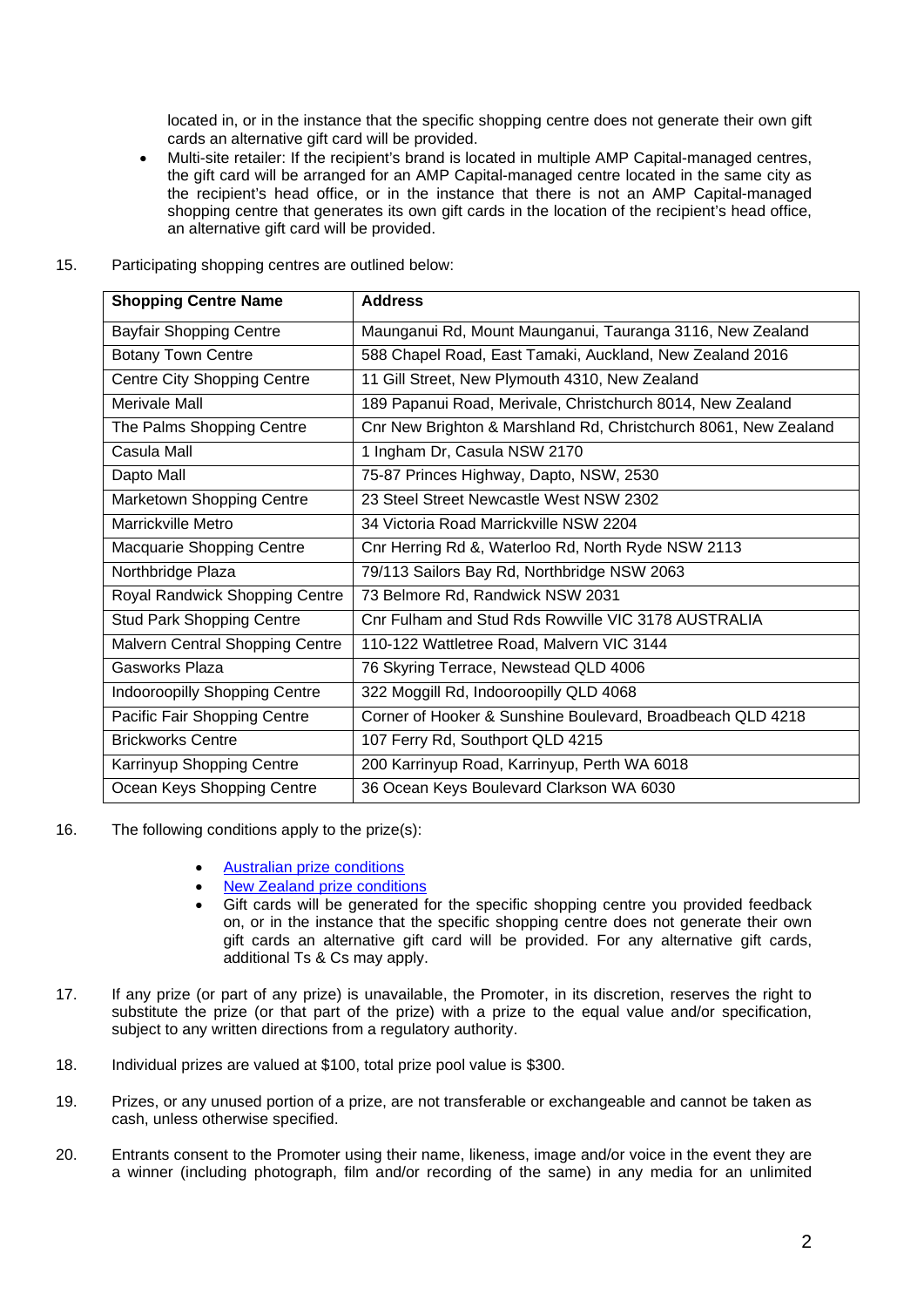period without remuneration for the purpose of promoting this promotion (including any outcome), and promoting any products manufactured, distributed and/or supplied by the Promoter.

- 21. If this promotion is interfered with in any way or is not capable of being conducted as reasonably anticipated due to any reason beyond the reasonable control of the Promoter, including but not limited to technical difficulties, unauthorised intervention or fraud, the Promoter reserves the right, in its sole discretion, to the fullest extent permitted by law: (a) to disqualify any entrant; or (b) subject to any written directions from a regulatory authority, to modify, suspend, terminate or cancel the promotion, as appropriate.
- 22. Any cost associated with accessing the promotional website is the entrant's responsibility and is dependent on the Internet service provider used.
- 23. Entrants agree that they are fully responsible for any materials they submit via the promotion including but not limited to comments, recordings and images ("**Content**"). The Promoter shall not be liable in any way for such Content to the full extent permitted by law. The Promoter may remove or decline to publish any Content without notice for any reason whatsoever. Entrants warrant and agree that:
	- (a) they will not submit any Content that is unlawful or fraudulent, or that the Promoter may deem in breach of any intellectual property, privacy, publicity or other rights, defamatory, obscene, derogatory, pornographic, sexually inappropriate, violent, abusive, harassing, threatening, objectionable with respect to race, religion, origin or gender, not suitable for children aged under 15, or otherwise unsuitable for publication;
	- (b) their Content shall not contain viruses or cause injury or harm to any person or entity;
	- (c) they will obtain prior consent from any person or from the owner(s) of any property that appears in their Content;
	- (d) the Content is the original work of the entrant that does not infringe the rights of any third party;
	- (e) they consent to any use of the Content which may otherwise infringe the Content creator's/creators' moral rights pursuant to the *Copyright Act 1968* (Cth) and warrant that they have the full authority to grant these rights; and
	- (f) they will comply with all applicable laws and regulations, including without limitation, those governing copyright, content, defamation, privacy, publicity and the access or use of others' computer or communication systems.

Without limiting any other terms herein, the entrant agrees to indemnify the Promoter for any breach of the above terms.

- 24. As a condition of entering this promotion, each entrant licenses and grants the Promoter, its affiliates and sub-licensees a non-exclusive, royalty-free, perpetual, worldwide, irrevocable, and sub-licensable right to use, reproduce, modify, adapt, publish and display their entry (which shall include Content) for any purpose, including but not limited to future promotional, marketing or publicity purposes, in any media, without compensation, restriction on use, attribution or liability.
- 25. Nothing in these Terms and Conditions limits, excludes or modifies or purports to limit, exclude or modify the statutory consumer guarantees as provided under the Competition and Consumer Act, as well as any other implied warranties under the ASIC Act or similar consumer protection laws in NSW ("**Non-Excludable Guarantees**"). Except for any liability that cannot by law be excluded, including the Non-Excludable Guarantees, the Promoter (including its respective officers, employees and agents) excludes all liability (including negligence), for any personal injury; or any loss or damage (including loss of opportunity); whether direct, indirect, special or consequential, arising in any way out of the promotion.
- 26. Except for any liability that cannot by law be excluded, including the Non-Excludable Guarantees, the Promoter (including its respective officers, employees and agents) is not responsible for and excludes all liability (including negligence), for any personal injury; or any loss or damage (including loss of opportunity); whether direct, indirect, special or consequential, arising in any way out of: (a) any technical difficulties or equipment malfunction (whether or not under the Promoter's control); (b) any theft, unauthorised access or third party interference; (c) any entry or prize claim that is late, lost, altered, damaged or misdirected (whether or not after their receipt by the Promoter) due to any reason beyond the reasonable control of the Promoter; (d) any variation in prize value to that stated in